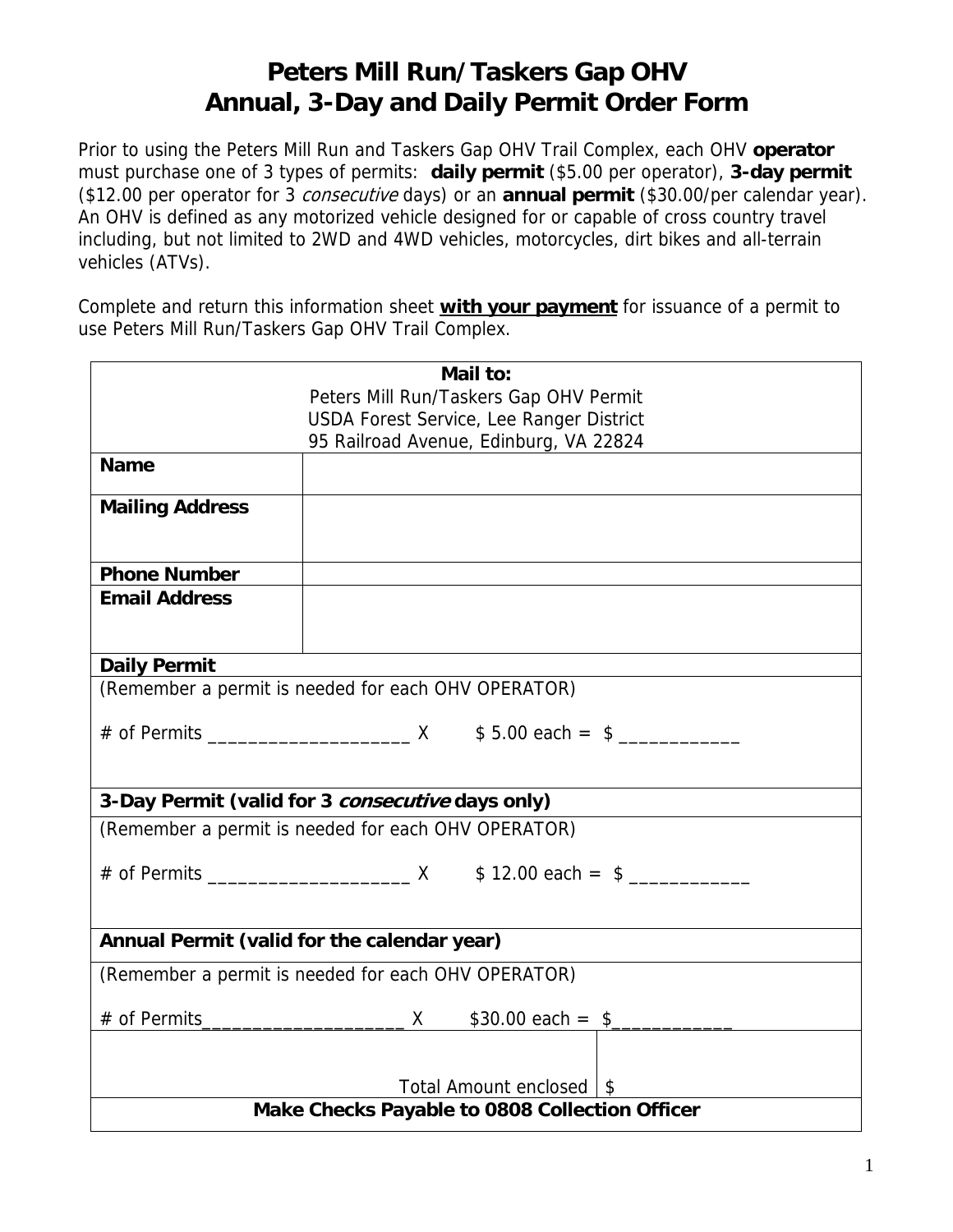# **Fee Information Peters Mill Run & Taskers Gap OHV Trail Complex**

# USDA Forest Service ◆ George Washington & Jefferson National Forests *Lee Ranger District*

#### **Why am I charged a fee?**

OHV trails are the most expensive trails and facilities to maintain; in the last few years, over half the budget for trails on the Lee District has gone towards maintaining routes for OHVs. Recreation fee revenues continue to be an essential piece of the funding mix to help provide sustainable, quality recreation services.

#### **What do you use the fees for?**

#### *In 2008, your fees helped to fund 2 seasonal employees who public contacts and maintenance on the OHV trails and to do heavy maintenance on the Edinburg Gap Trail.*

Ninety-five percent of the fees collected stay at the site for repair, maintenance, and enhancement of trails.

#### **Who needs to pay a fee?**

Every operator of an ATV, UTV, 4-Wheel Drive vehicle, motorcycle or motorbike on trails and roads within the Peters Mill Run & Taskers Gap OHV complex must purchase a permit.

#### **Is the permit for the vehicle or the operator?**

The permit is for the operator, not the vehicle. All operators must purchase a permit, even if they are operating the same vehicle.

#### **Who is the trail open to? Must they all pay a fee?**

The trail is a multi-use trail. Anyone can use the trail including hikers, mountain bikers and horse back riders. Only those operating a motorized vehicle need to pay the fee and possess a permit.

#### **How much are the permits?**

There are three permits available. A daily permit costs \$5.00 and an annual permit (which is good for the calendar year in which it was bought (January 1 – December 31) and it costs \$30.00. The new 3-day permit is available for the cost of \$12.00 (days must be consecutive).

#### **Are the trails open year round?**

The OHV Complex is closed from the 3rd Monday in January to the 3<sup>rd</sup> Monday in March each year.

#### **Is the permit transferable to another operator?**

No the permit will only be valid for the person whose name is on the sticker.

# **Is my annual permit replaceable?**

No. If you loose your daily, 3-day or annual permit, it is not replaceable. You must buy a new permit.